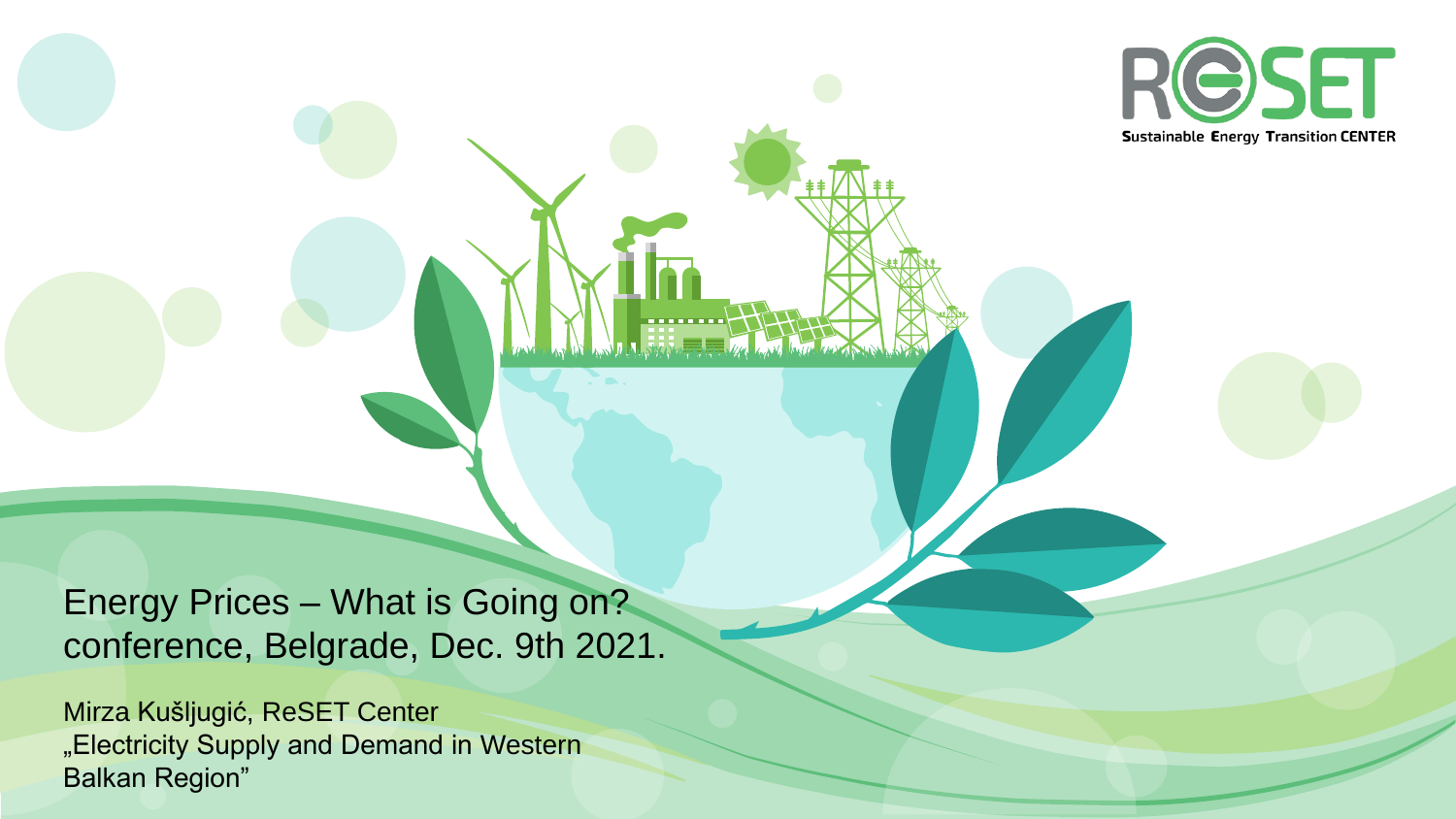Mirza Kušljugić, ReSET Center "..., Electricity Supply and Demand in Western Balkan Region"", "Energy Prices – What is Going On?", conference, Belgrade Dec. 9th 2021.

Supply, demand, security, trade, price, investments

- Wider context: liberalization, environmental sustainability and price affordability
- Wider context: decarbonization
- Security of supply (SoS) B&H case study
- Trends in the supply / demand balance author's analysis
- Conclusions

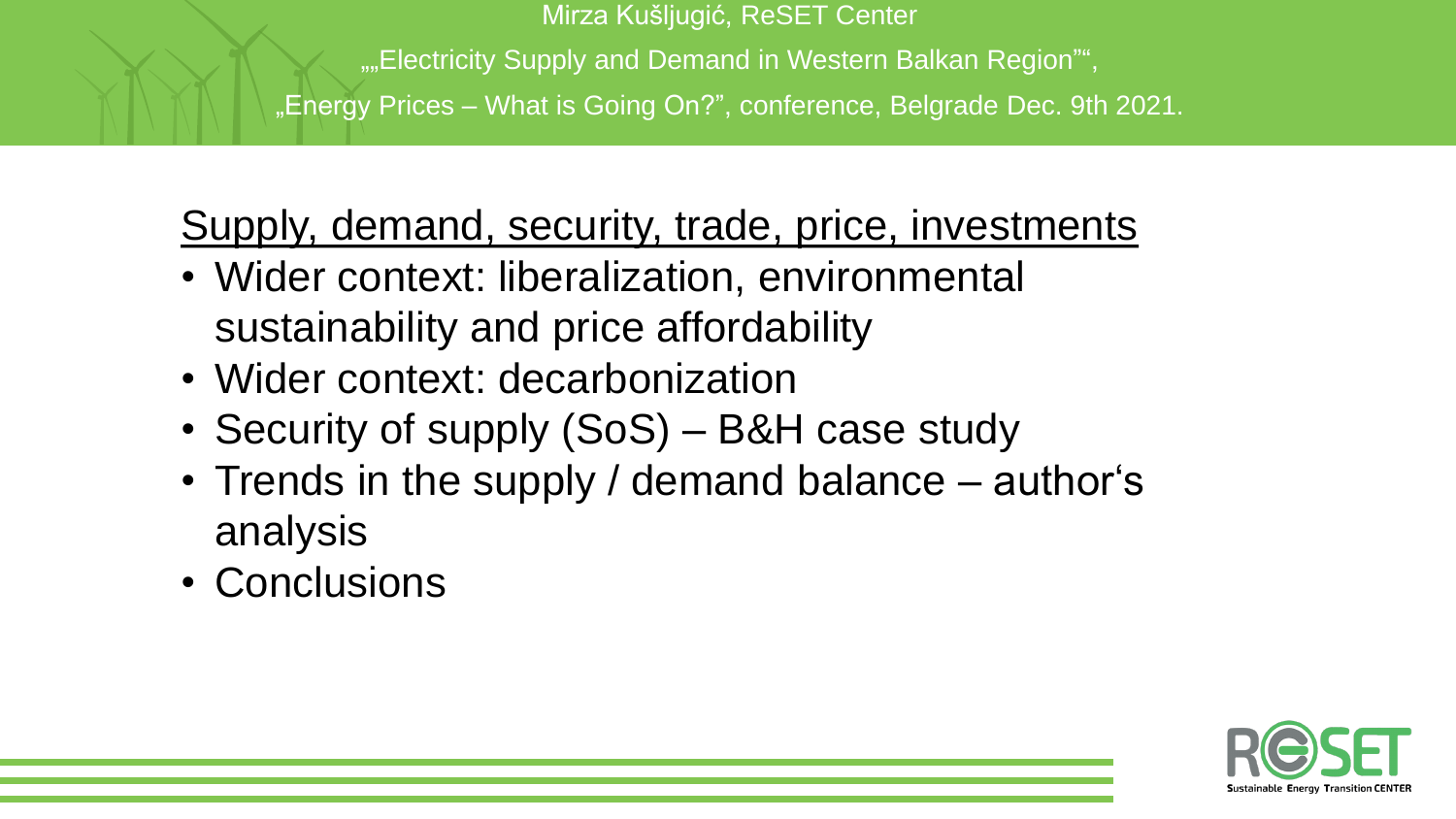""Electricity Supply and Demand in Western Balkan Region"",

"Energy Prices – What is Going On?", conference, Belgrade Dec. 9th 2021.

Wider context: liberalization, environmental sustainability and price affordability

- Energy Community Annual Report (2021.): https://www.energy-community.org/implementation/IR2021.html
- Janez Kopač: "*Glass is half full*"
- Market liberalization ("Monopoly of public utilities for the supply of local demand is continuing!"
- Establishment and coupling of power exchanges (liquidity of SEEPEX).
- Implementation of NERP (LCPD/IED)? (Glass is almost empty!)
- *Direct subsidizes for electricity production from coal are increasing*

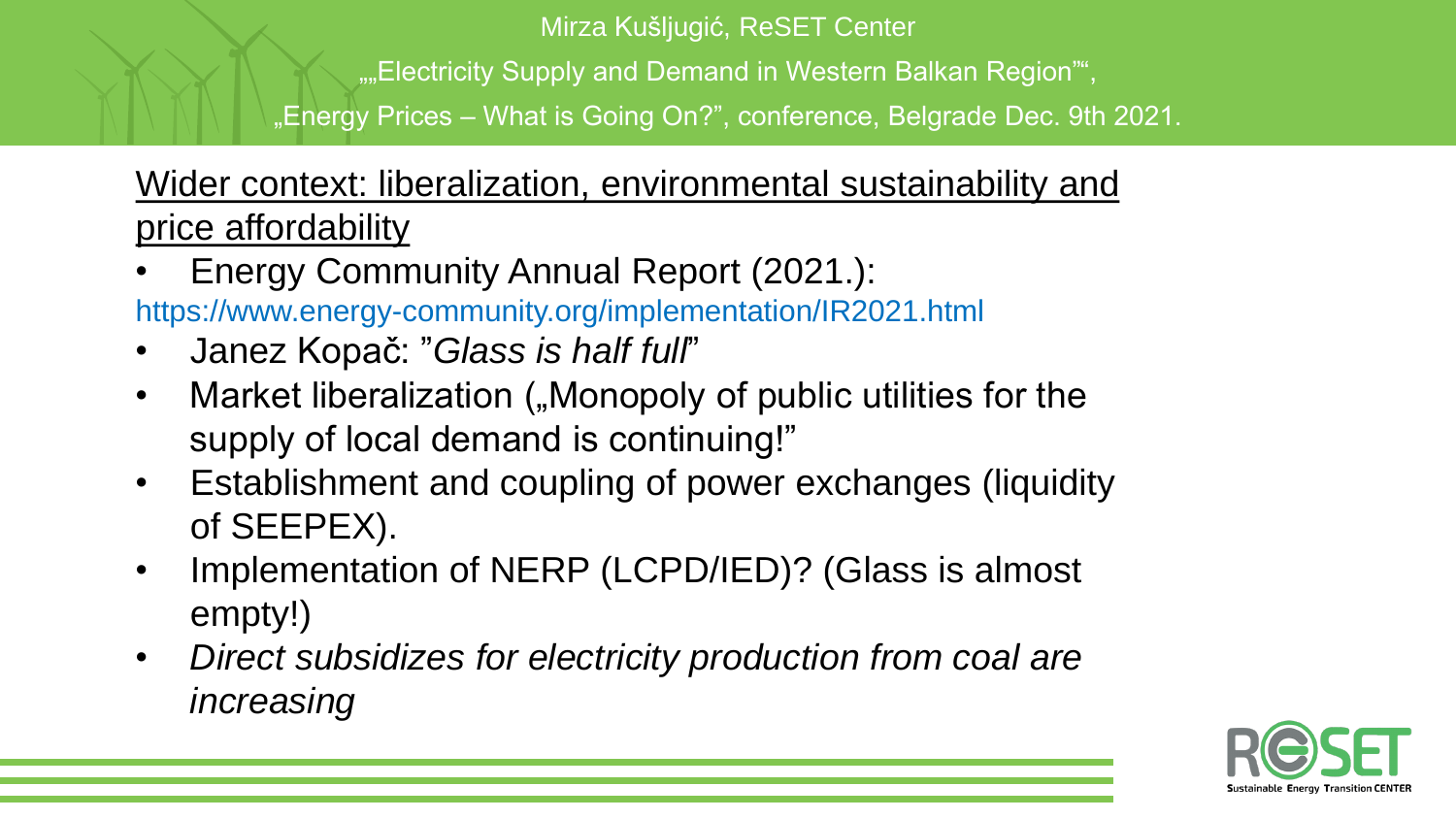Mirza Kušljugić, ReSET Center ""Electricity Supply and Demand in Western Balkan Region"", "Energy Prices - What is Going On?", conference, Belgrade Dec. 9th 2021.

### **Direct subsidies per 1 MWh in EUR**





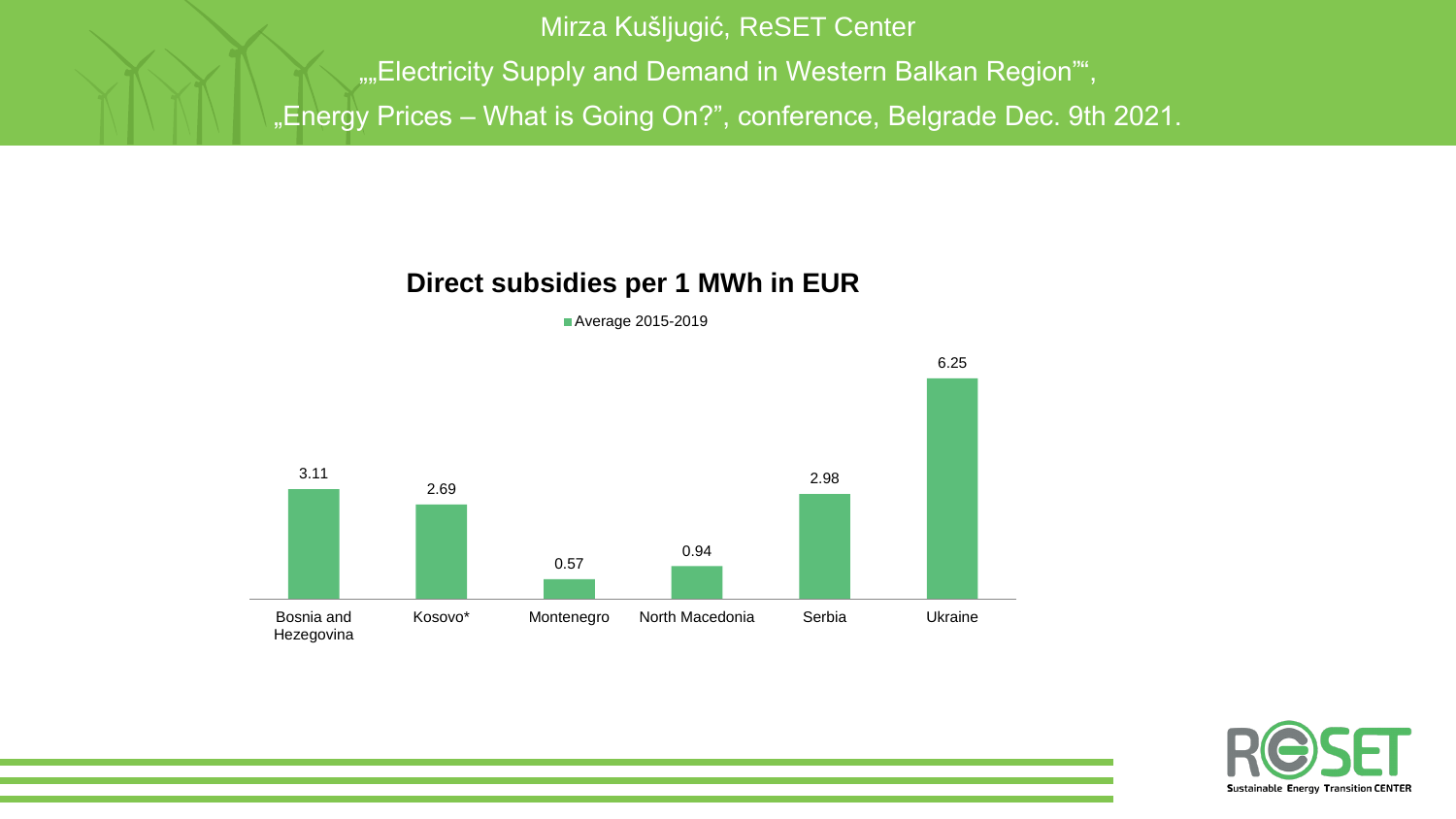

Wider context: liberalization and price affordability

- In B&H only bilateral trade amongst utilities and traders, including export and import
- Different patterns for 2019., 2020., 2021.
- Impact of regional spot market prices (HUPX) on commercial trade (esp. on offers for 2022.)
- Production costs of B&H portfolio 39 €/MWh
- Prices for households are low, but energy poverty is widespread
- Are prices for industrial customers low?
- What about costs for network services?
- Illustrations and comments

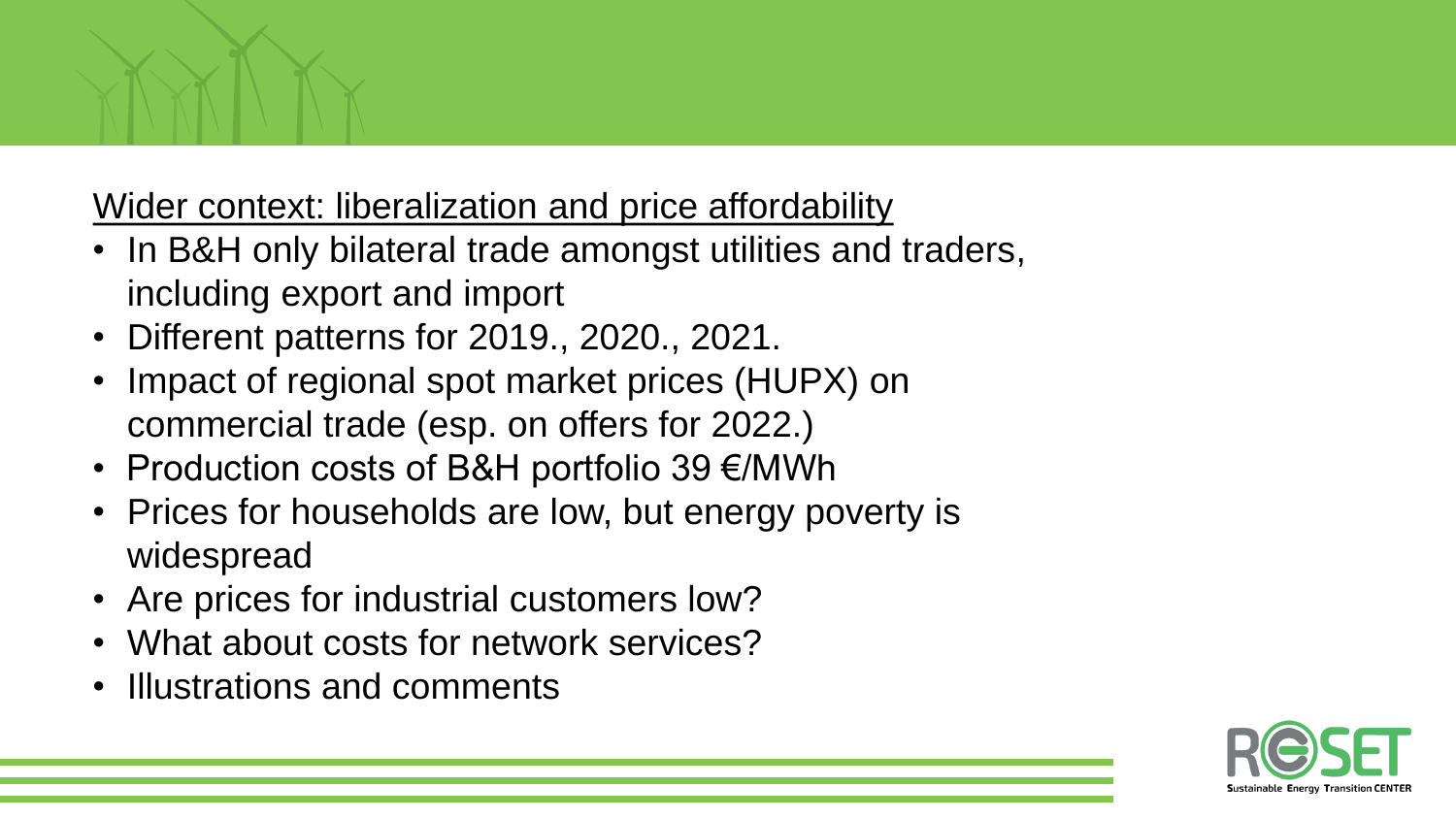Mirza Kušljugić, ReSET Center ""Electricity Supply and Demand in Western Balkan Region"", "Energy Prices - What is Going On?", conference, Belgrade Dec. 9th 2021.



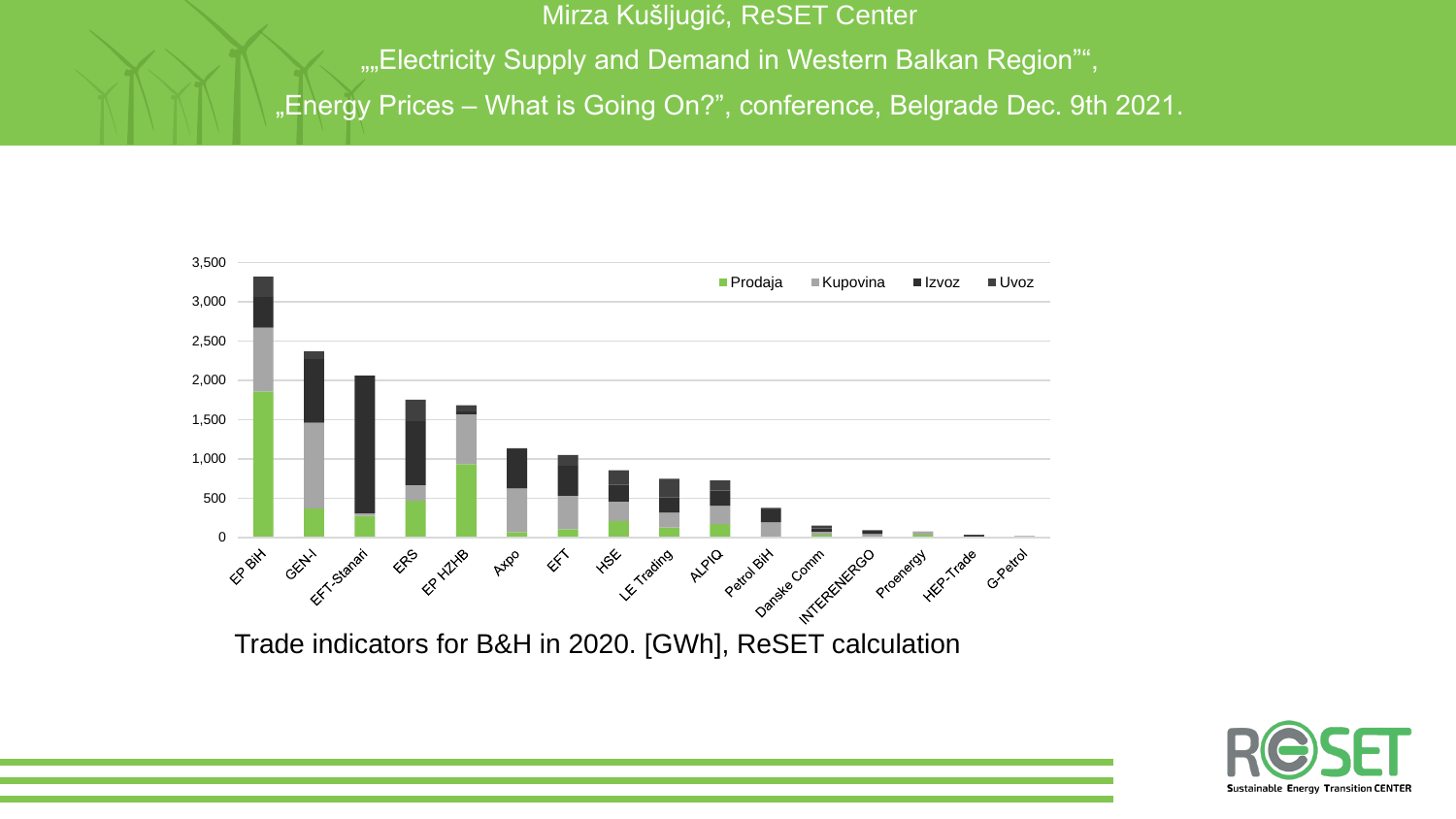""Electricity Supply and Demand in Western Balkan Region"",

"Energy Prices – What is Going On?", conference, Belgrade Dec. 9th 2021



Electricity prices for housholds with VAT [€/kWh] in 2021 in Europe

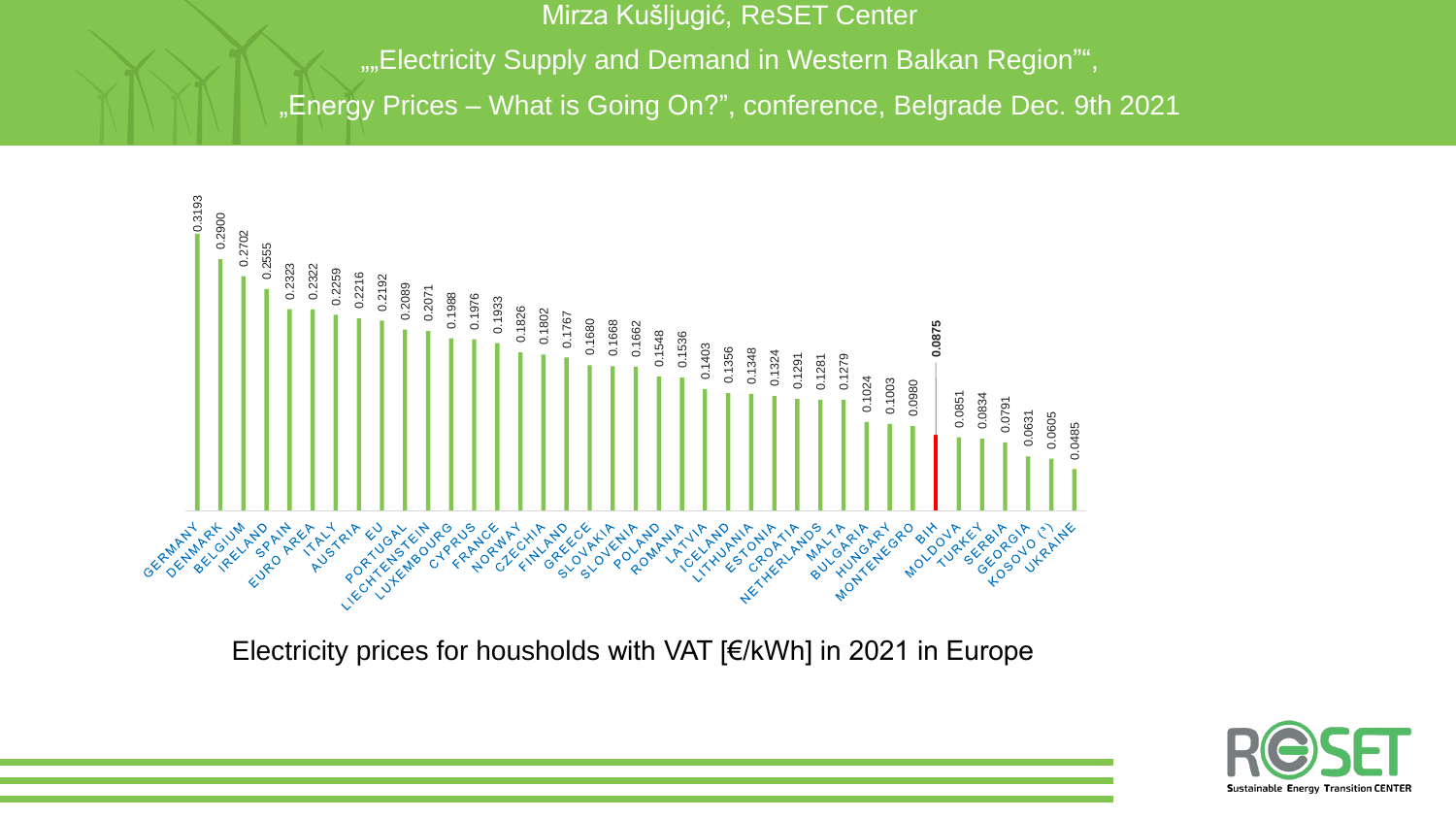""Electricity Supply and Demand in Western Balkan Region"",

"Energy Prices – What is Going On?", conference, Belgrade Dec. 9th 2021



Electricity prices for industrial consumers without VAT [€/kWh] in 2021 in Europe

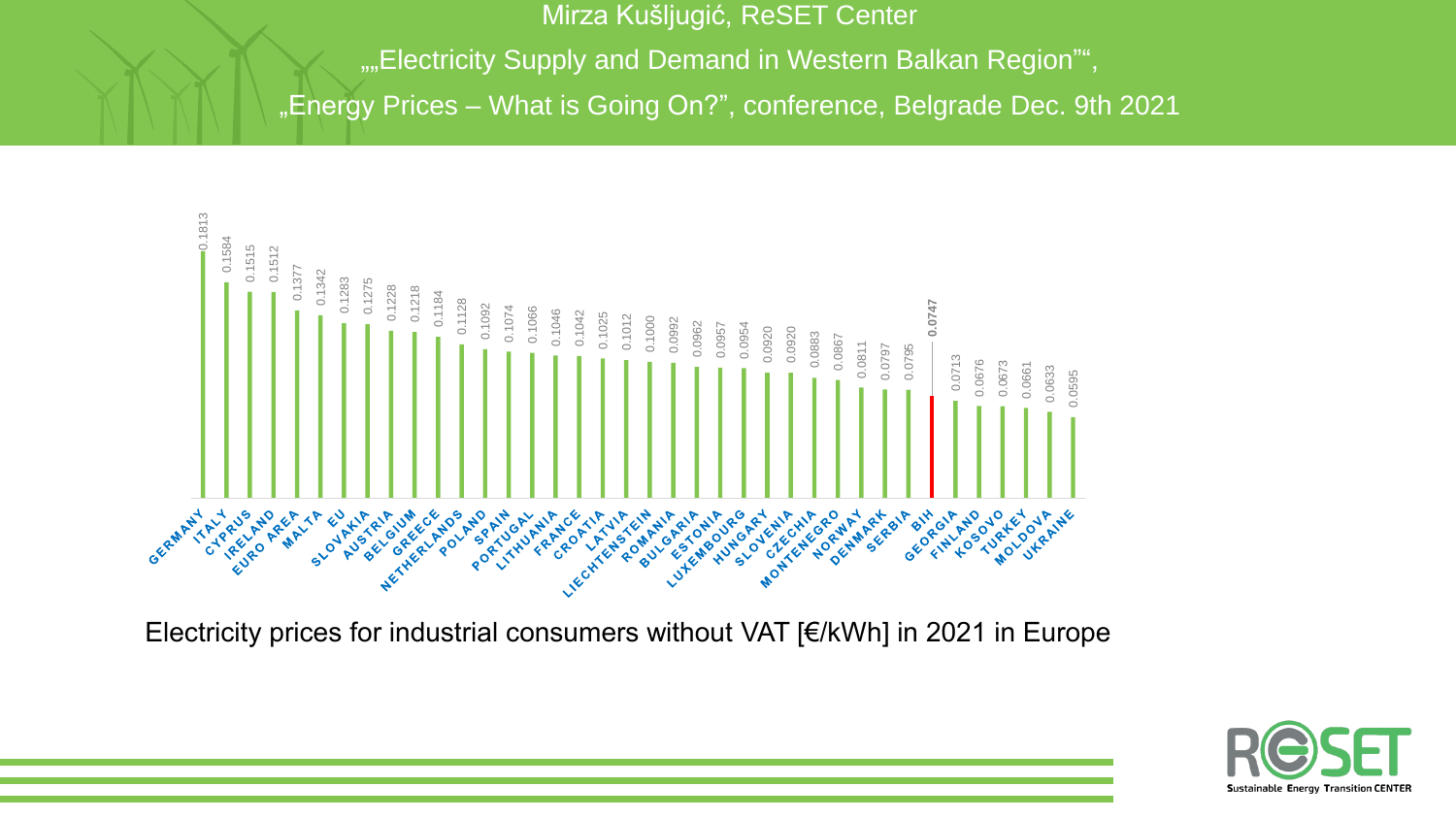"..., Electricity Supply and Demand in Western Balkan Region"",

"Energy Prices – What is Going On?", conference, Belgrade Dec. 9th 2021.

# Wider context: energy transition

• Energy Community adopted EU energy package "Clean Energy for all Europeans" – a legal framework for decarbonization of power sector

https://www.energy-community.org/news/Energy-Community-News/2021/11/30.html

- EC proposed the CBAM (July 2021.)
- On COP26 obligation to introduce CO2 pricing coopted
- *Barometer "Country readiness for sustainable energy transition", research with participation of over 100 experts from the WB region, within REPCONS project, 2021.*
- Government do not have clear vision of decarbonization
- Intention to preserve public utilities' monopoly is identified as the biggest obstacle to 4D energy transition.

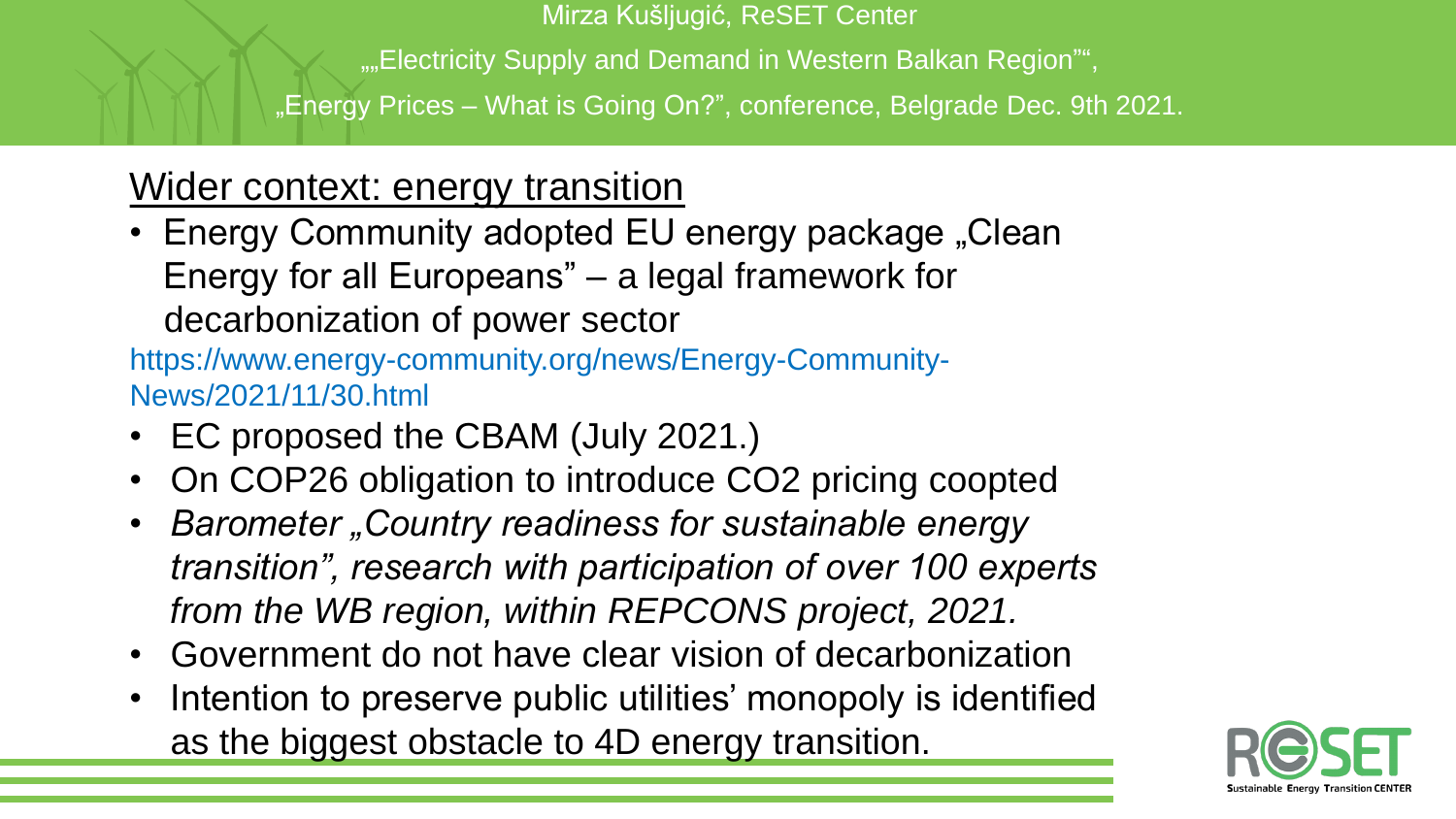

#### **Share of coal in a fuel mix for generation of electricity in 2019.**



*Two thirds of the participants in the survey think that coal will be used for electricity production in their country until and beyond 2050, due to the request for security of supply.*

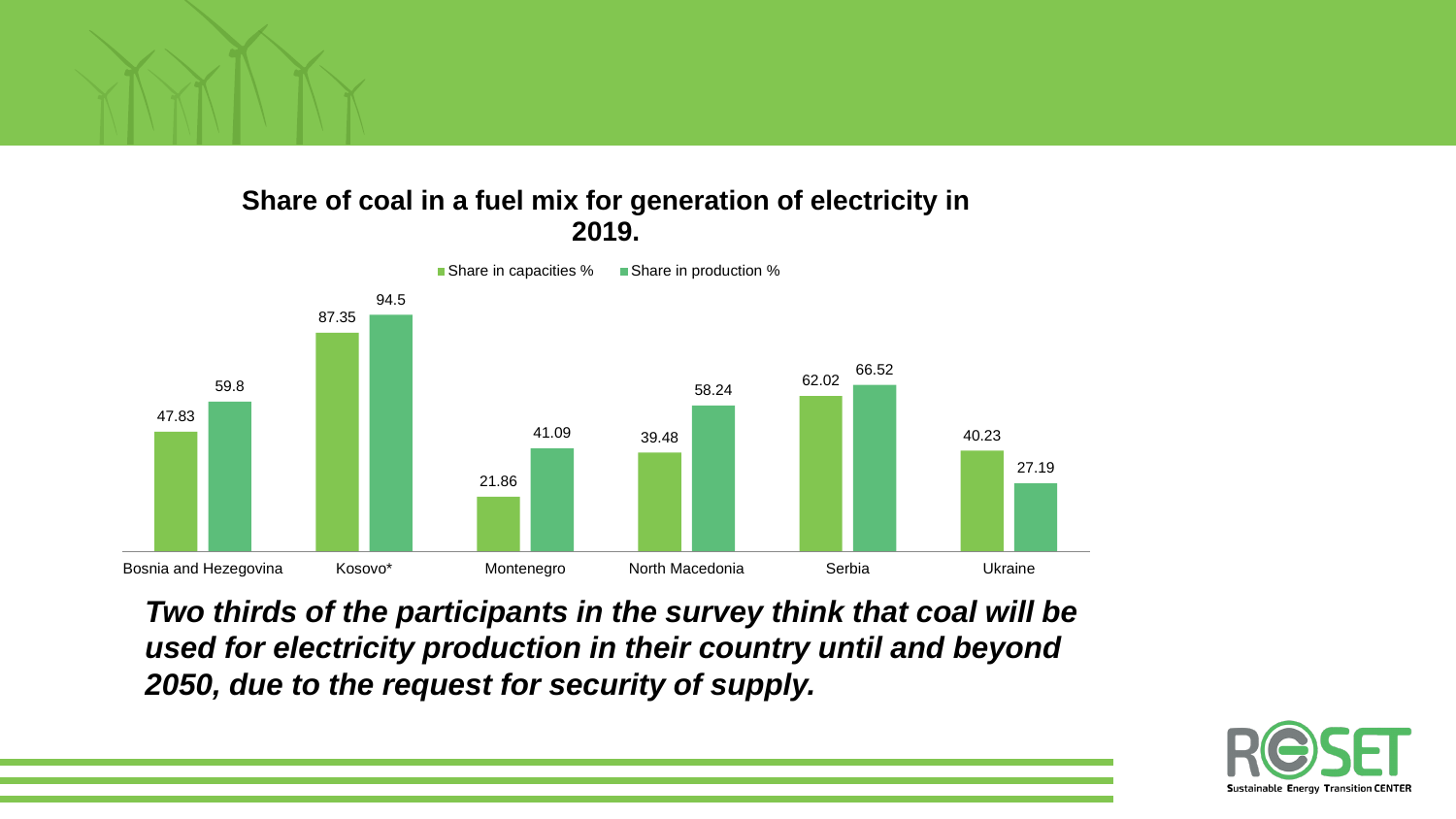Mirza Kušljugić, ReSET Center "..., Electricity Supply and Demand in Western Balkan Region"", "Energy Prices – What is Going On?", conference, Belgrade Dec. 9th 2021.

# Security of Supply (SoS) – view from B&H

- ENTSO-E "Annual Reports" and "Outlook Reports" https://www.entsoe.eu/outlooks/seasonal/
- Security of supply: energy autonomy, independence (since the regional market does not provide it)
- Fascination with electricity export
- B&H specificity:
- The larges relative electricity exporter in Europe (in 2020., 60% of local demand)
- There are three SoS concepts (political preferences, no internal market).

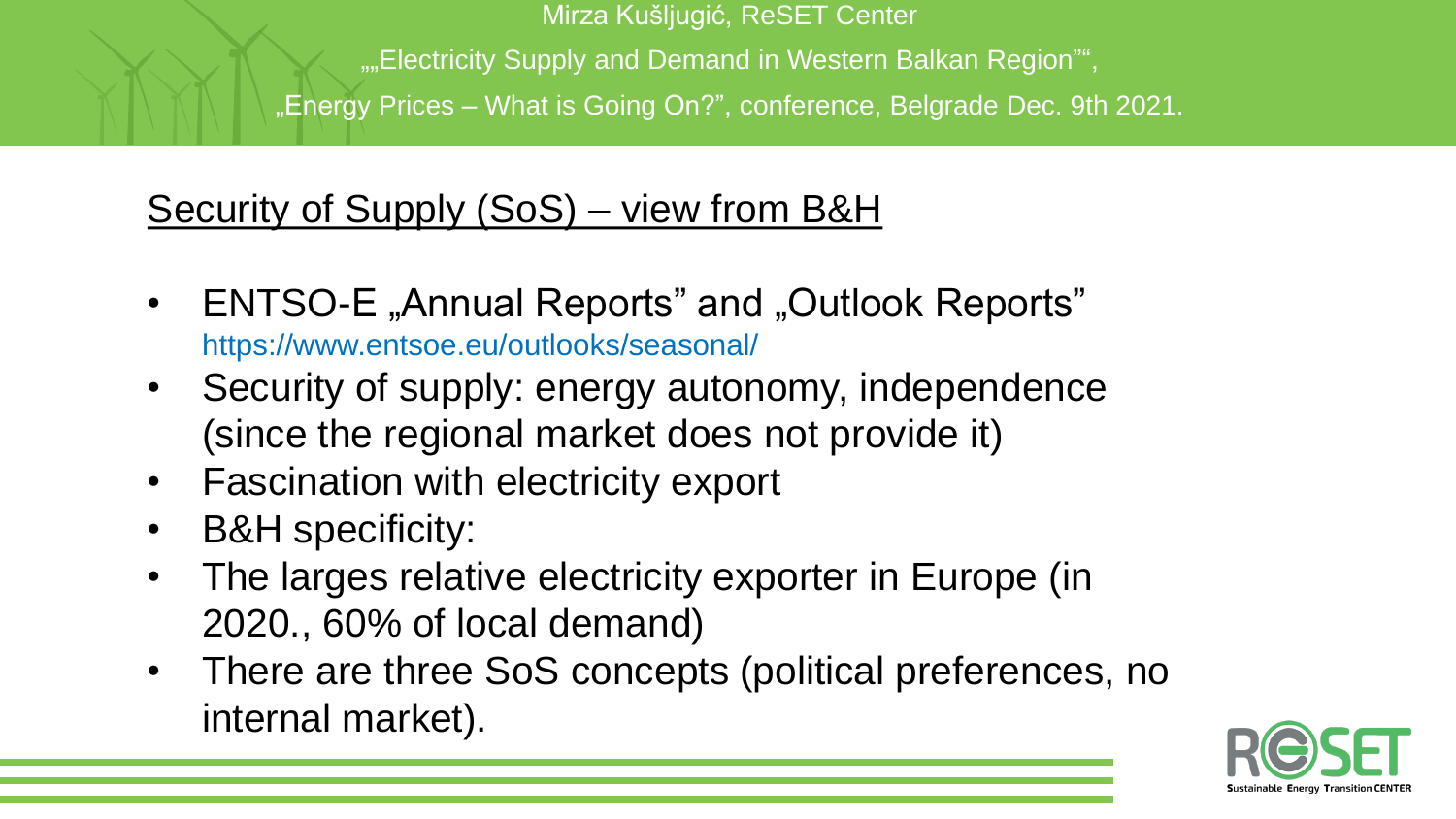"Electricity Supply and Demand in Western Balkan Region"",

"Energy Prices – What is Going On?", conference, Belgrade Dec. 9th 2021.

### Trends in demand – evaluation of the author

- High share of households in the total demand;
- Demand stagnates (in B&H an increase of the number of consumers and decrease of demand);
- Decrease of minimum load (smaller number of energy intensive industrial customers) with the consequence that voltages in the transmission grid are exceptionally high;
- Impact of CBAM and/or pricing of CO2 emissions especially on energy intensive industries;
- Impact of distributed generation.

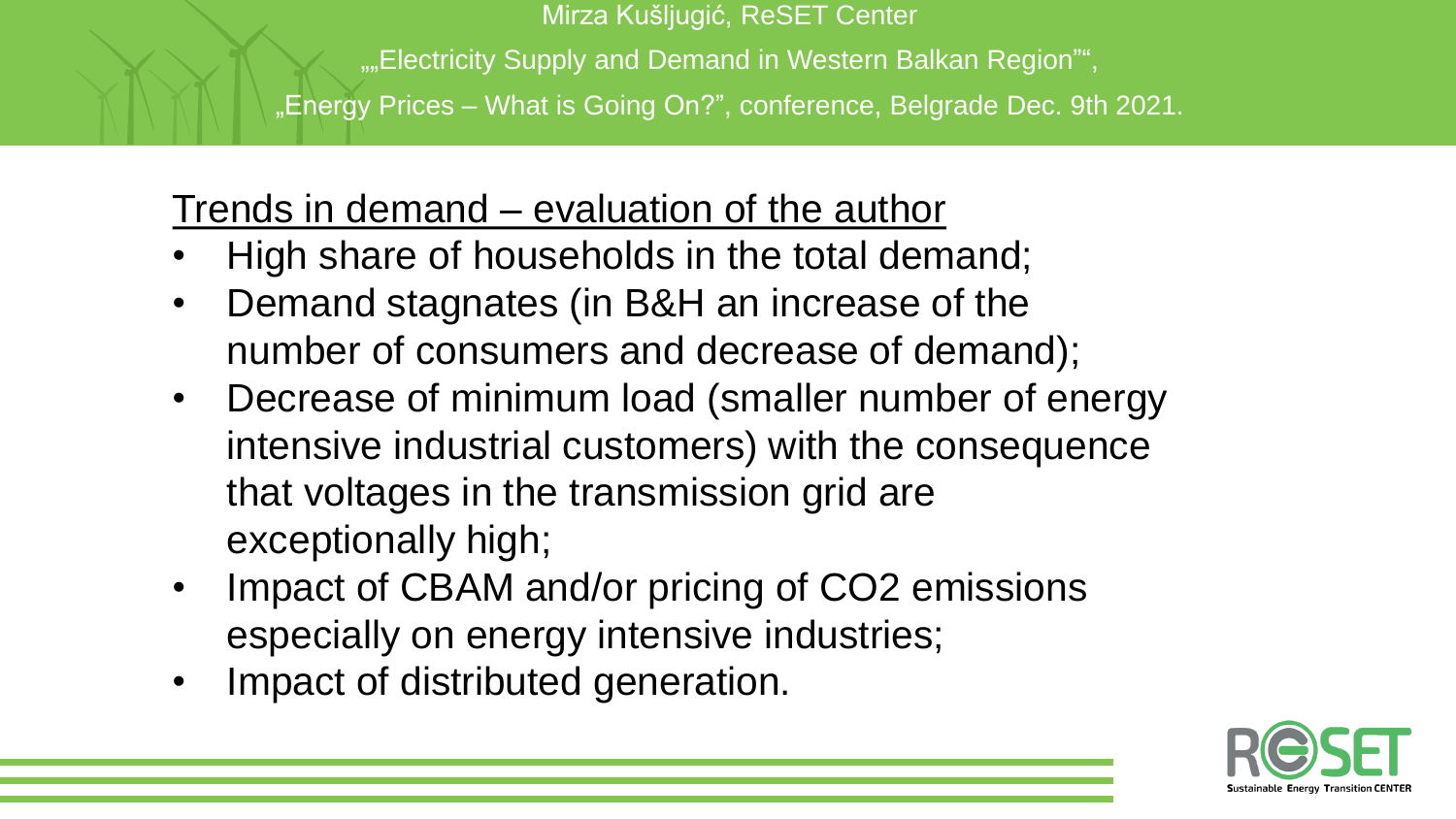"..., Electricity Supply and Demand in Western Balkan Region"",

"Energy Prices – What is Going On?", conference, Belgrade Dec. 9th 2021.

## Trend in the supply – evaluation of the author

- Concept of building more efficient "replacement" thermal power plants TPP (preferably with cogeneration)  $-$  is "out"
- Reconstruction of the existing TPP in order to comply with LCPD/IED in order to preserve SoS is "in",
- Decrease of production from TPP due to the age of blocks, implementation of LCPD/IED and CBAM, and CO2 pricing,
- Possible decrease of the generation from hydro PP and its increased in variability due to climate change impact,
- Planned construction of wind and solar PP highly variable energy sources,
- *Power balancing becomes an issue, and requirements for flexibility increases.*

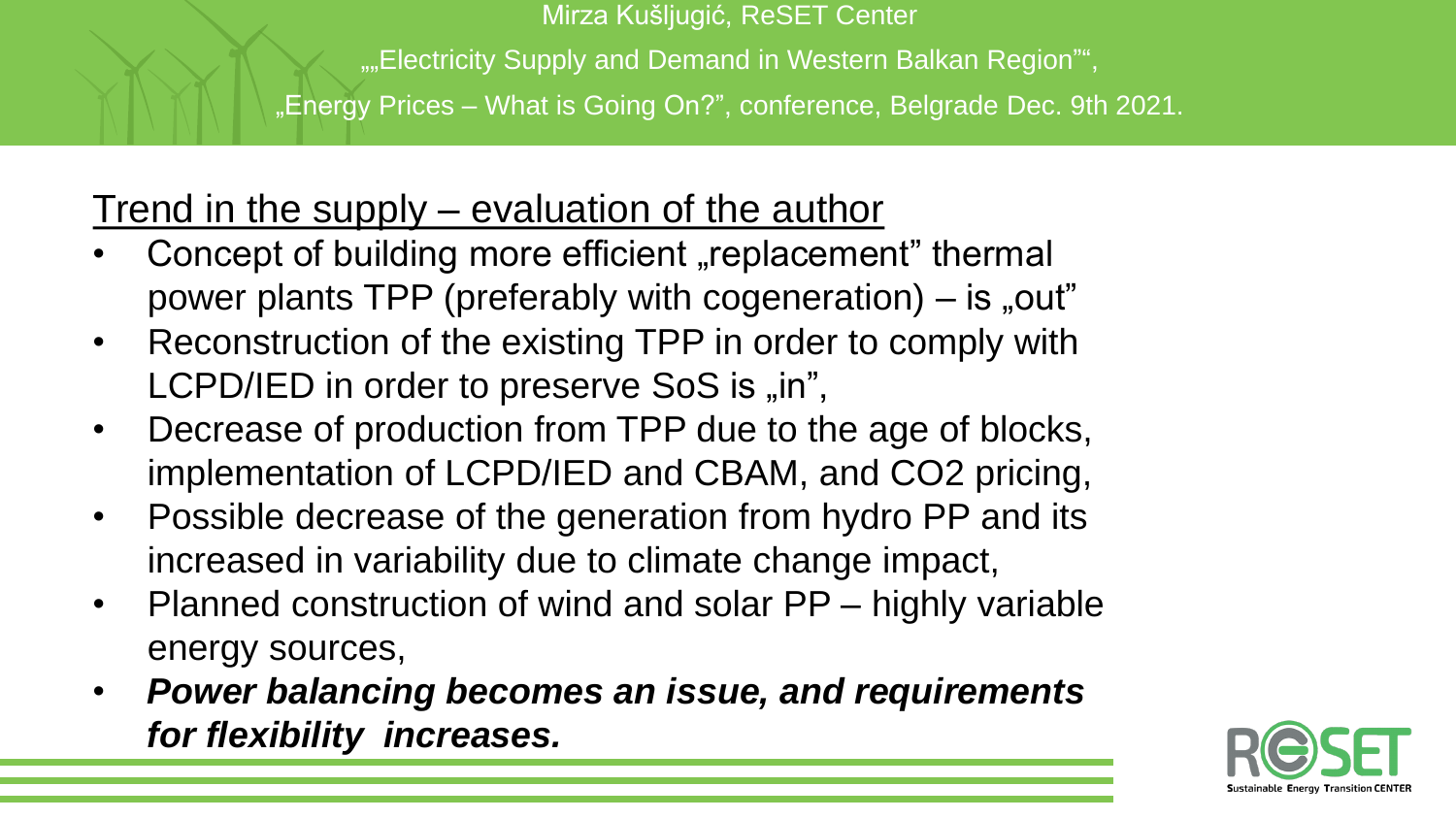"..., Electricity Supply and Demand in Western Balkan Region"",

"Energy Prices – What is Going On?", conference, Belgrade Dec. 9th 2021.

## Conclusions:

- Since the governments and power utilities are not prepared to lead the energy transition, decarbonization of power systems will happen under the impact of international "pressures" (EU energy and climate policies, CBAM) and economic factors (availability of capital, decrease of LCOE for renewable energy technologies),
- Delaying setting-up Coal Phase-Out date and adopting the road map of CO2 pricing introduction;
- *"Perfect storm" is becoming more probable scenario.*